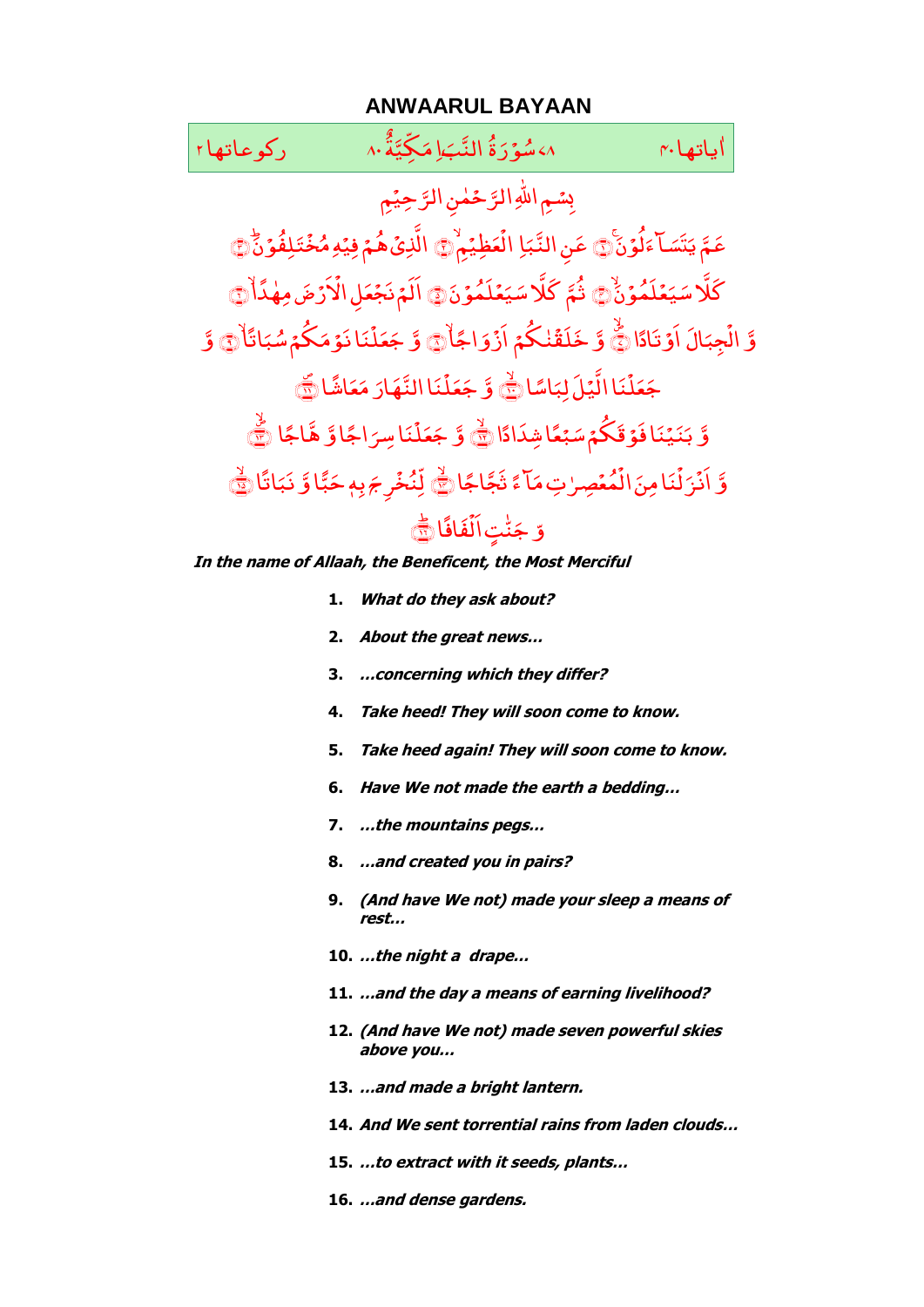Allaama Qurtubi (A.R) narrates that some members of the Quraysh were once having a discussion. When it was mentioned that the Qur'aan spoke about Qiyaamah, some of them accepted while others did not. "Ma'aalimut Tanzeel" adds that some of them asked, "What has Muhammad (sallallaahu-alayhi-wa-sallam) brought?" It was with reference to this discussion that Allaah revealed the verse

### َ و<br>**لۇن** ٔ ] ءَ .<br>نتسَــ َ عَمَّ يَتَسَاّ ءَلَوۡنَۚ ۞

**"What do they ask about?"** Allaah Himself replies to the question when He says,

ِا عَنِ النَّبَاِ الْعَظِيْمِ ْ ﴾۲﴿ۙ ا**" About the great news** (Qiyaamah)

# ا تَلِ<mark>فُو</mark>ۡنَ ؙؚ ُ ِ م ۡ ِ ی ْ ُ ۡ ﴾۳﴿ؕ اَِّ **concerning which they differ?"**

While some of them believed in Qiyaamah, others did not.

َ مُلَمُوُنَ  $\ddot{\phantom{0}}$ ی َكْلَا سَيَعۡلَمُوۡنَٰۡ ۞ َ مُلَمُوۡنَ  $\ddot{\phantom{0}}$ ی ثَمَّ كَلَا سَيَعۡلَمُوۡنَ۞

Allaah says, **"Take heed! They will soon come to know."**  Allaah then repeats, **"Take heed again! They will soon come to know."** They will realise the error of their ways when Qiyaamah does take place, but then it will be too late.

Allaah then mentions some of His creations that are there for all to see. By pondering over these, man will realise Allaah's great power and will understand that the Being Who created such phenomenal things must certainly have the power to resurrect people on the Day of Qiyaamah.

Allaah asks,

#### رُضَ مِهٰدًا ؚ<br>ۣ ْ اَلَمْ نَجْعَلِ الْأَرْضَ مِهٰذَاْنَ ۚ وَ الْجِبَالَ َ ِج ْ الْجِبَالَ اَوْتَادًا ﴾ وَّ خَلَقَٰنٰكُمْ خَلَقَٰنٰكُمُ اَزْوَاجًا َ و ْ أَزْوَاجًا۞

**"Have We not made the earth a bedding, the mountains pegs, and created you in pairs?"** Because the mountains prevent the earth from shaking, man is able to stand, walk and travel easily on earth. Allaah has also created a spouse for man so that man may marry, may have a loving companion through the difficulties of life and may have contentment. In addition to this, marriage allows for procreation so that man may survive on earth.

## وَّ جَعَلۡنَا نَوۡمَكُمۡ سُبَاتَاۙ .<br>أ مَكُمْ سُبَ<sup>ّ</sup> .<br>نانۇم ؙؚ مَلَّ َ جَعَلْنَا نَوۡ مَكُمۡ شُبَاتًاۚ ﴾

Allaah continues, **"(And have We not) made your sleep a means of rest…"** Man gets physically and mentally tired during his daily activities and needs sleep to recuperate and replenish his energy. After a good night's rest, man again has the energy to continue his daily activities. The Arabic word "subaataa" (translated above as **"a means of rest"**) literally refers to cutting something. This word aptly describes sleep because the voluntary movements of a person's limbs terminate while he sleeps and his fatigue is alleviated.

Allaah says that He made

#### وَّ جَعَلْنَا الَّيۡلَ لِبَاسًا <sub>نَـ</sub>االَّیۡلَالِ<mark>ب</mark>َ ْ مَلَّ ؘ<br>֧ وَّ جَعَلْنَا النَّهَارَ مَعَاشًا $\ket$  وَّ جَعَلْنَا الَّيْلَ لِبَاسًا ام<br>ا م ا<br>ا نَا النَّهَارَ ْ مَلَّ ؘ<br>֧ ج

**"the night a drape and the day a means of earning livelihood?"**  Man has the night to rest at home and the light of the day in which to earn a living. Therefore the night and the day are great bounties from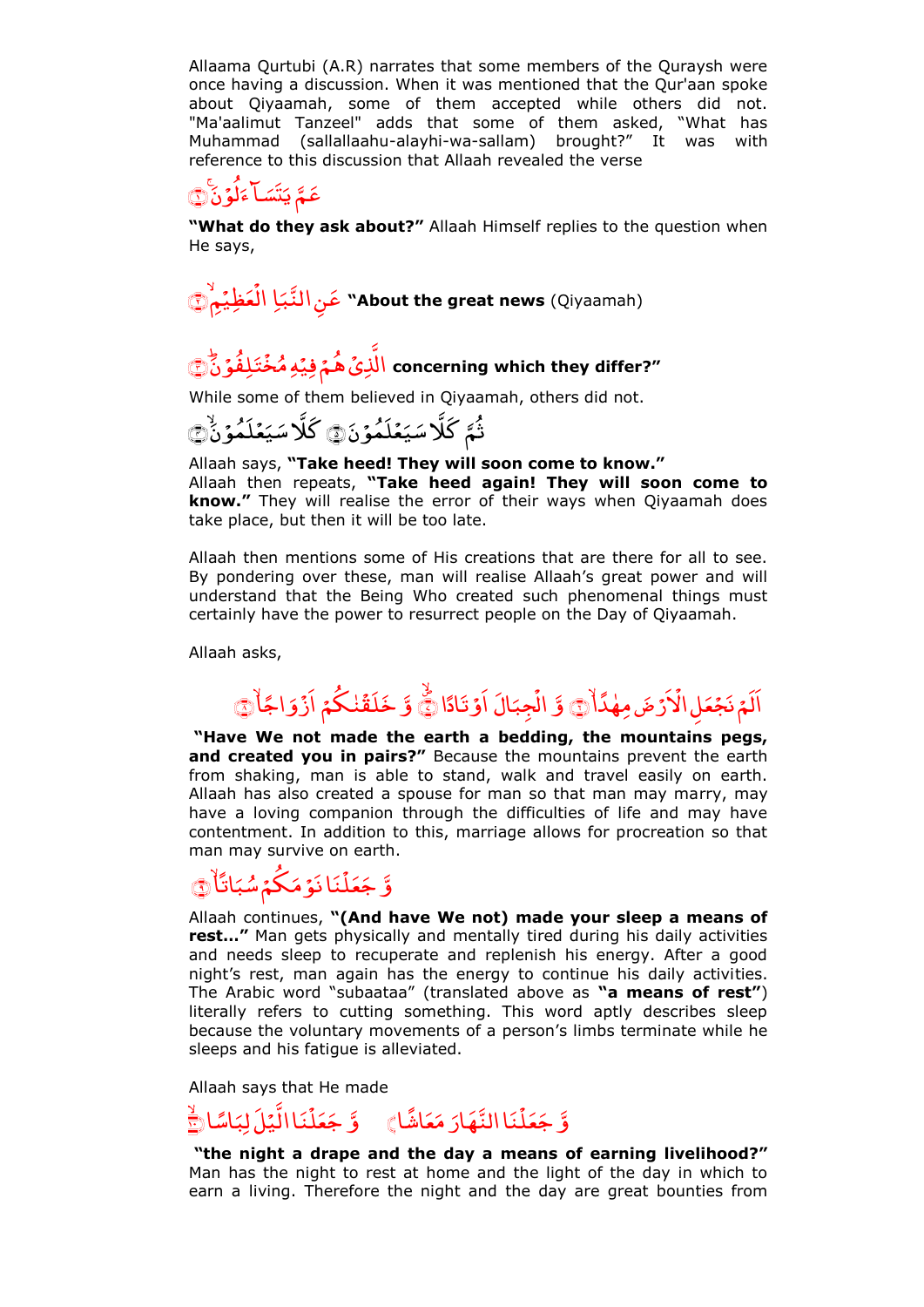Allaah. One can well imagine the difficulty if night had to be perpetual or if day had to be perpetual<sup>1</sup>.

وَّ جَعَلْنَا سِرَاجًا وَّ هَّاجًا وَّ بَنَيۡنَا فَوۡ قَكُمۡ سَبۡعًا شِدَادًا ۞ ِ Allaah continues َ نَاسِرَ ؚ<br>؛ َ لَّ وَّ جَعَلْنَا سِرَاجًا وَ هَّاجًا

**"(And have We not) made seven powerful skies above you and made a bright lantern"** i.e. the sun. Generating its own light, the sun provides the earth with innumerable benefits apart from light. It provides heat and allows plants and vegetation to grow. Besides these, research has disclosed numerous other benefits of the sun that were previously unknown.

# وَّ اَنْزَلْنَا مِنَ الْمُعْصِرٰتِ مَاْءً ْ نَا مِنَ الْ ْ اَنۡزَلۡنَا مِنَ الۡمُعۡصِرٰتِ مَآءً تَجَّاجًا کَ لِّنُخۡرِجَ بِهٖ حَبَّا وَّ لِّنُخۡرِجَ بِهٖ حَبَّا وَّ نَبَاتًا َ نَبَاتًا ۞ وَّ جَنَّتٍ ا<mark>َلۡفَاف</mark>َا ْ جَنُّتٍ ال**ُفَافَ**اتِ ۖ ۼ

**"And We sent torrential rains from laden clouds to extract with it seeds, plants and dense gardens."** Allaah uses the rain as a means of growing plants, many of which form man's staple diet. Among the many things that rain also grows is fodder for animals, which in turn provide man with food, milk, hide, transport and labour. The Arabic word "alfafa" (translated above as **"dense"**) refers to trees the branches of which twine into each other as they grow.

اِنَّ يَوْمَ الْفَصْلِ كَانَ مِيْقَاتًا ْ اڑ ا<br>م .<br>و م اب<br>ا یَوۡ مَرِ الۡفَصۡلِ کَانَ مِیۡقَاتًا ﷺ

**17. Verily the Day of Judgement has been fixed.**

#### جا ً و <u>់</u> َ َ و<br>تۇن ۔<br>' فَخُ فِي الصُّوَرِ فَتَأ ؚ<br>ؙ ل **ُ** ی يَّوۡمَ يُنۡفَخُ فِى الصُّوۡرِ فَتَأْتُوۡنَ اَفُوَاجًا لَنَّ

َ ام<br>ا **18. The day when the trumpet will be blown and you will come in armies.**

> .19 َّ و ُ فُتِحَتِ السَّمَاكُ فَكَانَتُ اَبْوَابًا َ فَكَانَتْ اَبْوَابًا ١

**19 The sky will be opened and will become many doors.**

وَّ سُيِّرَتِ الْجِبَالُ فَكَانَتْ سَرَابًا َ ل َ الُ فَكَانَتْ سَ َ ِج ٔ<br>• ِ ا سُّيِّرَتِ الْجِبَالُ فَكَانَتْ سَرَابًا (<u>﴾</u>

# **20. The mountains will be made to fly and will be reduced to dust.**

In the above verses, Allaah Ta'aala recounts some manifestations of His immense power. By pondering about these, man will realise that Allaah is certainly Capable of resurrecting the dead on the Day of Qiyaamah. Allaah makes it clear that the Day of Qiyaamah will neither be preponed nor postponed even though there may be people who deny its advent and are sceptical about it. Allaah says, **"Verily the Day of Judgement has been fixed. The day when the trumpet will be blown and you will come in armies."** Every generation from the time of Hadhrat Aadam (A.S) will present themselves for reckoning and they will arrive from their graves in large numbers.

Allaah describes the scene of the day further when He says, **"The sky will be opened and will become many doors. The mountains will be made to fly and will be reduced to dust."** Allaah says in Surah Naml<sup>2</sup> , **"You will look at the mountains, thinking them to be solid but they will be passing by like clouds."** A verse of Surah Muzzammil<sup>3</sup> reads: "the day that the earth and mountains will **shake and the mountains will be reduced to a heap of dust."**  Describing the same scene on the Day of Qiyaamah, Allaah says in Surah

-

 $1$  Refer to verses 71 to 73 of Surah Qasas (Surah 28).

<sup>2</sup> Surah 27, verse 88.

<sup>&</sup>lt;sup>3</sup> Surah 73, verse 14.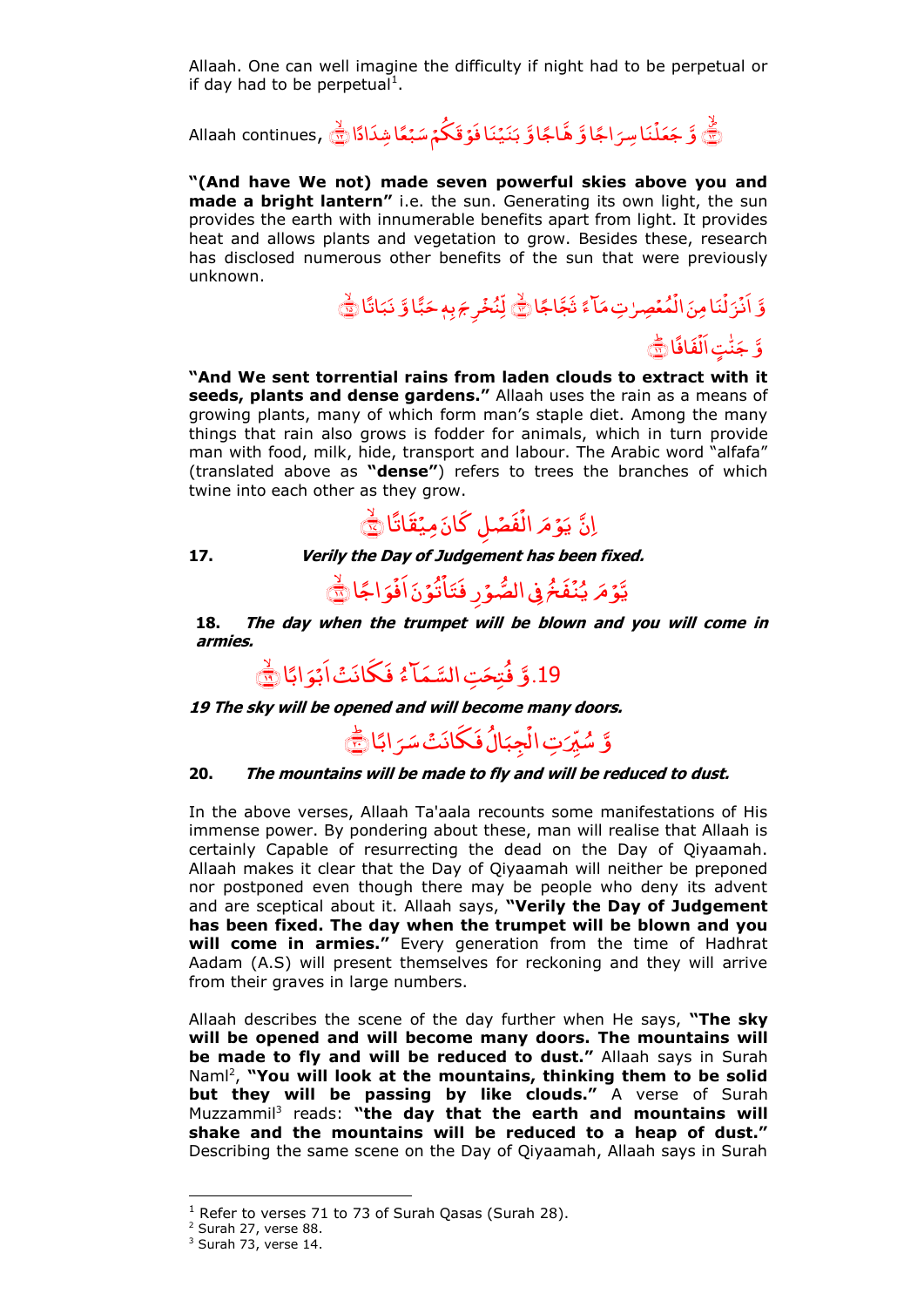Waaqi'ah<sup>4</sup>, "When the earth shall convulse with violent **earthquakes. And the mountains will be shattered to pieces and become like scattered dust."**

اِنَّ جَهَنَّمَ كَانَتْ مِرْصَادًا <sub>ِ</sub><br>قَنَّمَ كَانَتْ مِرْصَ َ جَهَنَّمَ كَانَتْ مِرْ صَادًا ۞

**Indeed Jahannam is a place of ambush…**

ًا ب ا ۼ ٔ م م َ .<br>, َّطا ِغۡی ﴾۲۲ ۙ ﴿ ِّا**... an abode for the rebellious.**

.<br>ب نَ فِي<mark>نَهَ</mark>ا .<br>, لّٰبِثِينَ فِيُهَآ اَحۡقَابًا (٢٤ ۼ

**21. They will remain there for an extremely long period of time.**

ژدًا وَّ َ نَ فِيُهَا <sub>ب</sub>َ لَا يَذُوۡقُوۡنَ فِيُهَا بَرۡ دًّا وَّ لَا شَرَابًا (صَلَ ر<br>..

**In Jahannam they will taste neither any coolness nor any drink...**

اِلَّا حَمِيۡمَّاوَّ غَسَّاقًا﴿ ۖ

**22. …except boiling water and Ghassaaq…**

 ًٓا اب<br>ا ั้ง َ ّ <sup>ج</sup> ِ و ا ً اق َ ﴾۲۶ ؕ ﴿ **…as a befitting punishment (for their sins).**

> اِنَّهُمْ كَانُوۡا لَا يَرۡجُوۡنَ حِسَابًا َ نَ حِسَـ ز جُ<mark>وُ</mark>نَ **َلَا يَرَجُوۡنَ حِسَابًا** ﷺ

**23. Indeed they never looked forward to reckoning…**

24. وَ كَذَّبُوۡا بِاٰيٰتِنَا كِذَّابًا هِ ۖ ۼ

**25. …and adamantly falsified Our verses.**

َ وَ كُلَّ شَيۡءٍ اَحۡصَیۡنٰهُ كِتٰبًا **∫** اَحْصَيۡنٰهُ كِتٰبًا ﴾

**26. We have meticulously recorded everything in the book.**

فَذُوۡ قُوۡا فَلَنۡ تَّزِيۡدَ كُمۡ اِلَّا عَذَابَااتَنَ

**27. "So taste! We shall increase you only in punishment."** 

When Qiyaamah takes place at its appointed time, the righteous and the sinful will see what is in store for them. The bounties that the pious will enjoy in the Hereafter will be discussed in the commentary of verse 31 and the verses thereafter.

Allaah begins by speaking about the plight of the Kuffaar and Mushrikeen in the above verses when He says, **"Indeed Jahannam is a place of ambush"**. The angels appointed to punish people in Jahannam are lying in wait for them. No sooner will they arrive than the angels will start punishing them. Other commentators state that verse should be translated as "Indeed Jahannam is waiting in ambush."

Lending the description to Jahannam itself is not farfetched because Allaah has given life to Jahannam.

Allaah says in Surah Furqaan, **"When it** (Jahannam) **will see them from a distance, they will hear the roar of its fury and its crackling."** [Surah 25, verse 12]

Allaah says further that Jahannam is **"an abode for the rebellious. They will remain there for an extremely long period of time."** The most rebellious are the Kuffaar and Mushrikeen. The Arabic word "ahqaab" (translated above as **"an extremely long period of time"**) is the plural of "hiqb".

<sup>4</sup> Surah 56, verse 4-6.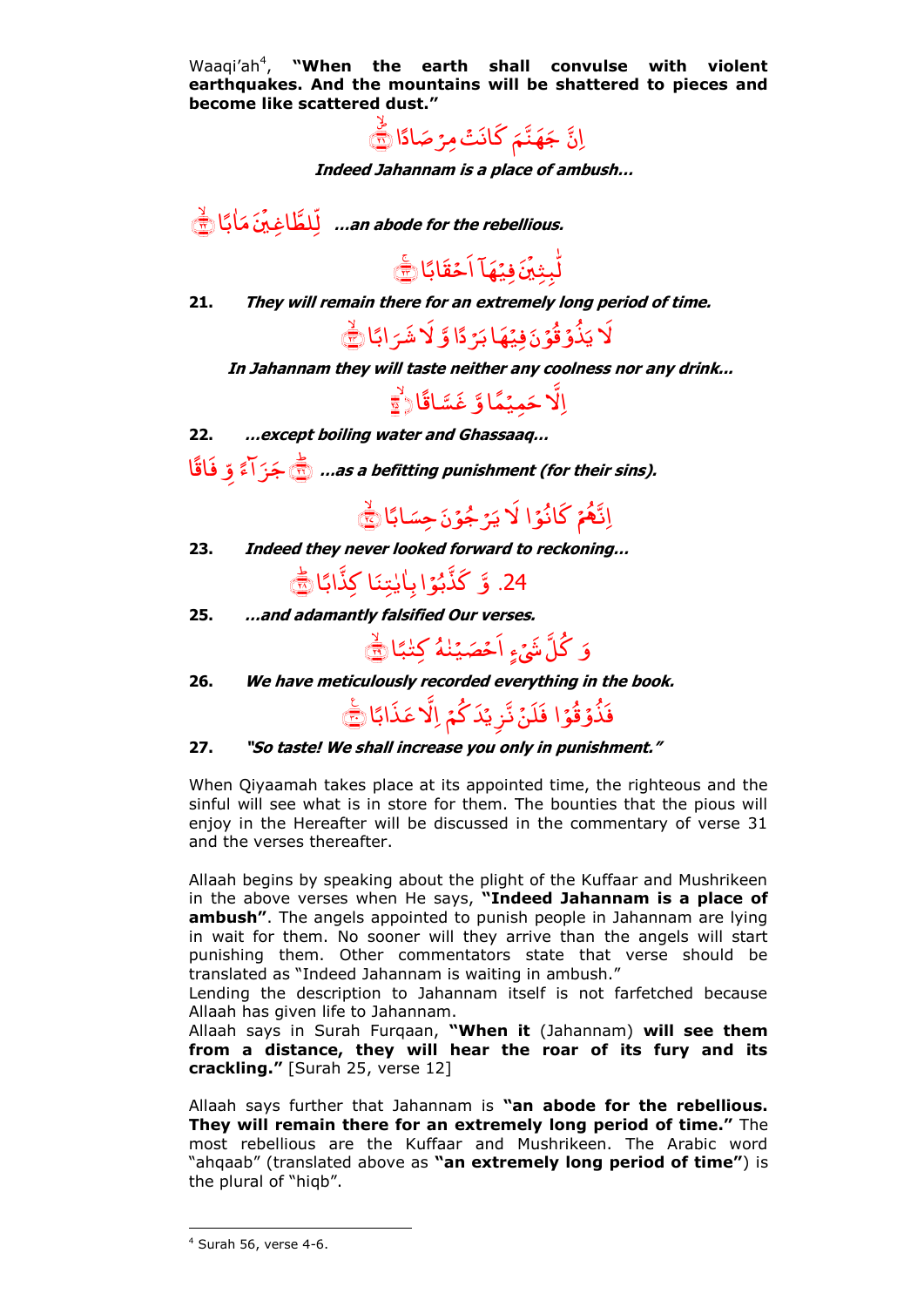According to Hadhrat Hasan Basri (A.R), the word refers to an infinite period of time. According to Hadhrat Abdullaah bin Mas'ood (R.A), Hadhrat Abu Hurayra (R.A), Hadhrat Abdullaah bin Abbaas (R.A) and Hadhrat Abdullaah bin Umar (R.A), a single "hiqb" is equivalent to eighty years. It has also been reported that a single day of these eighty years is equal to a thousand years of this world. Whatever the interpretation, the Qur'aan is explicit that people will spend many periods of "hiqb" in Jahannam.

Because the period of a "hiqb" has not been specified, and because Surah Nisaa<sup>5</sup> and Surah Jinn<sup>6</sup> mention the word "abada" (until eternity) when mentioning the punishment of the Kuffaar and Mushrikeen, it is the belief of the Ahlus Sunnah wal Jamaa'ah that the Kuffaar and Mushrikeen will suffer eternally in Jahannam just as the Mu'mineen will enjoy Jannah eternally. Just as the bounties of the people of Jannah will never come to an end, the punishment of the people in Jahannam will also not come to an end. It is for this reason that commentators state that the interpretation of "ahqaab" is "hiqb" after "hiqb" i.e. the people of Jahannam will suffer "hiqb" after "hiqb" of punishment until eternity.

Allaah continues, **"In Jahannam they will taste neither any coolness nor any drink..."** The people of Jahannam will have no respite from punishment. Neither will they have relief from the heat nor from thirst. Of course, this verse does not contradict the existence of Zamhareer, an icy cold part of Jahannam in which many will be placed for punishment. The **"coolness"** mentioned in this verse refers to a welcome relief from the heat of Jahannam and not an icy cold punishment.

Allaah then adds that the only drink that the people of Jahannam will receive will be **"boiling water and Ghassaaq"**. Allaah says in Surah Muhammad that the people of Jahannam will be **"given boiling water to drink, which tears their innards to shreds?"** [Surah 47, verse 15]

Rasulullaah (sallallaahu-alayhi-wa-sallam) said that if a single bucket of **"Ghassaaq"** were to be thrown on earth, every person on earth will rot. ["Mishkaat" Pg. 503]

The book "Mirqaat" (which is a commentary of "Mishkaat") has cited the following four interpretations of **"Ghassaaq"**:

- **1.** It is the puss of the people of Jahannam, and the fluid that remains after their wounds are washed.
- **2.** It is the tears of the people in Jahannam.
- **3.** It refers to Zamhareer, which is the icy cold part of Jahannam.
- **4.** It is the frozen, decaying puss of the people in Jahannam, which is too cold to drink. (However, people will be forced to drink it because of extreme thirst).

Whatever the interpretation, **"Ghassaaq"** is something extremely horrid and foul smelling. May Allaah save us all from it. Aameen.

Allaah then says that whatever the people of Jahannam will suffer shall be **"a befitting punishment (for their sins)."** Because kufr and shirk are the worst of sins, the Kuffaar and Mushrikeen deserve the worst of punishment. They will suffer punishment until eternity because they lived their entire lives as Kuffaar and Mushrikeen. Allaah then says about these people, **"Indeed they never looked forward to reckoning and adamantly falsified Our verses. We have meticulously recorded everything in the book."** They will be told, **"So taste** (the punishment)**! We shall increase you only in punishment."** 

<sup>5</sup> Surah 4, verse 169.

 $<sup>6</sup>$  Surah 72, verse 23.</sup>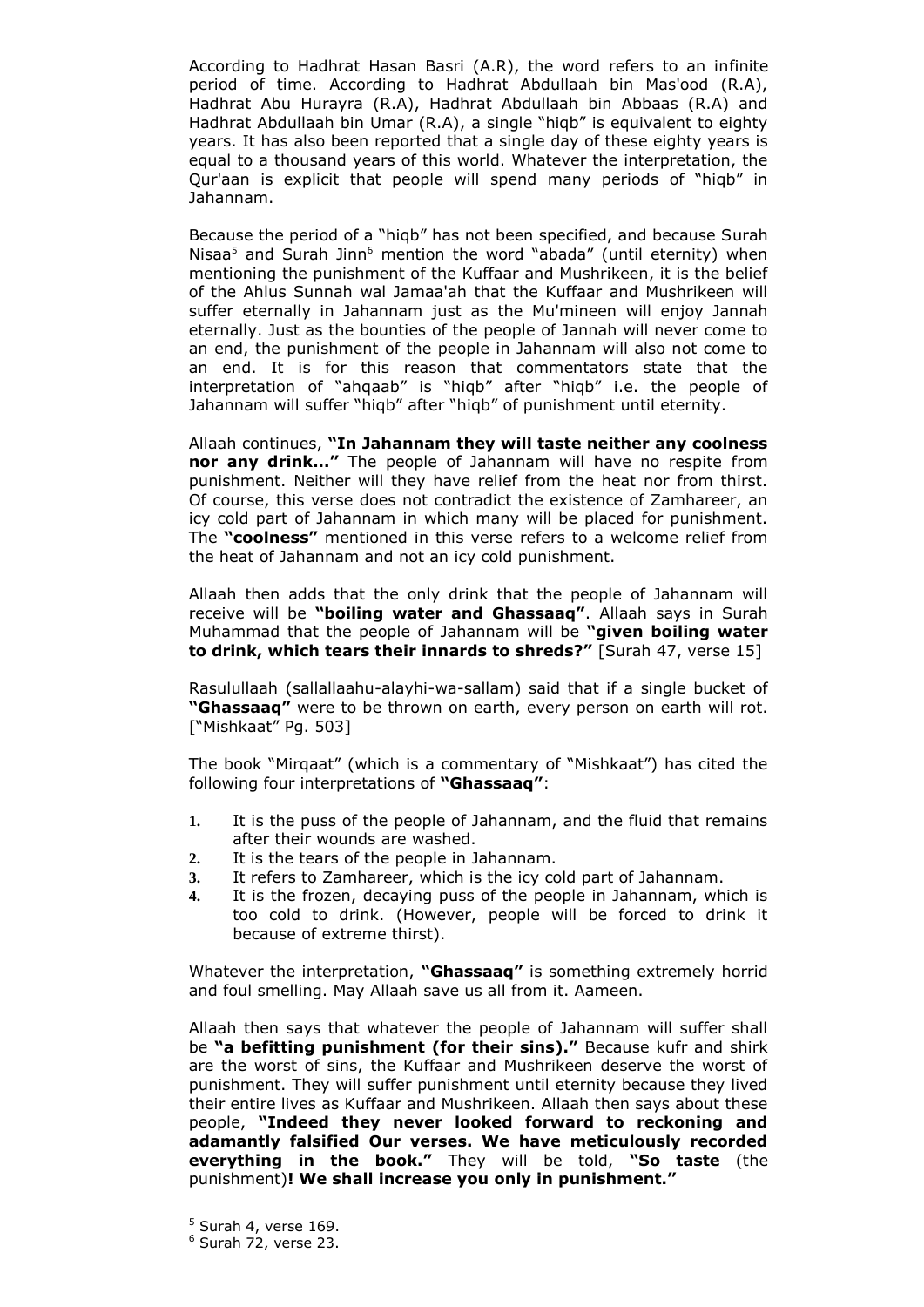اِنَّ لِ<mark>لۡمُتَّقِيَّنَ مَفَا</mark>زًا **:** مُتَّقِيَّنَ ْ لِلْمُتَّقِينَ مَفَازًا لَمَّ حَدَابِقَ وَ اَعْنَابًا لَمَّ وَّ كَوَاعِبَ اَثْرَابًا ا<br>ا اَثَرَابًا ﴾ وَّ كَأْسًا دِهَاقًا ۡ كَأْسًا دِهَاقًا ﴾ لَا يَسۡمَعُوۡنَ فِيُهَا لَغُوَّا وَّ لَا يَسۡمَعُوۡنَ فِيۡهَا لَغُوٗا وَّ لَا كِذَٰٓبًا ١ ۼ جَزَاءً مِّنۡ رَّبِّكَ عَطَآءً حِسَابًا مِّنۡ رَّبِّكَ عَطَآءً حِسَابًا ۖ وَّ رِّ السَّمٰوٰتِ وَ الۡاَرۡ صِ ْ الا وَ مَا بَيۡنَهُمَا الرَّحۡمٰنِ لَا يَمۡلِكُوۡنَ مِنۡهُ خِطَابًا لَیَّے یَوۡمَ یَقُوۡمُ الرُّوۡمُوَ الۡمَلَّٰہِکَۃُ ْ الۡمَلَّبِكَٰۃُ صَفَّا ۗ لَّا يَتَكَلَّمُوۡنَ اِلَّا مَنۡ اَذِنَ لَهُ الرَّحۡمٰنُ وَ قَالَ صَوَابًا َ قَالَ صَوَابًا <mark>ک</mark> ذٰلِكَ الْيَوۡمُ الۡحَقَّ ۼ ْ يَ<mark>و</mark>ۡهُ الۡ ْ الْيَهُ مُرِ الْحَقُّ فِيمِرِهِ مِبْرِياءِ اتِّخِذَ إِلِي دِ بِيهِ وَقِرَاتِيَا ۖ ِ<br>ب اِنَّآ اَنۡذَرۡنٰکُمۡ عَذَابًا قَرِیۡبَٱٓۚ ۼ

### ُ يَّوْمَ يَنْظُرُ الْمَرْءُمَا قَدَّمَتْ يَدْهُ ْ الۡمَرۡ ۡمَا قَدَّمَتۡ يَدٰهُ وَ يَقُوۡلُ الۡكٰٰفِرُ يٰلَيۡتَنِىۡ كُنۡتُ تُرٰبَّا ُ ِ ل ک ۼ ْ يَقُوْلُ الْكَفِرُ يٰلَيۡتَنِىۡ كُنۡتُ تُرٰبَآٰ ۖ

# **TRANSLATION:**

- **28. Those with Taqwa shall certainly have success…**
- **29. …gardens, grapes…**
- **30. …youthful maidens of equal age…**
- **31. …and brimming glasses.**
- **32. In Jannah they shall hear neither futile talk nor lies.**

**33. (All this will be) compensation, conferred as an ample gift from your Rabb…**

**34. …Who is the Rabb of the heavens, the earth and whatever is between them and the Most Compassionate. They will be unable to address Him.**

**35. On the day when every living being and the angels will stand in rows, none of them will be able to speak except the one whom Ar Rahmaan permits and who speaks correctly.**

**36. That is the Day of Truth. So whoever wills should adopt a recourse towards his Rabb.**

**37. We have certainly warned you of a near punishment;** 

َّ ُ ۇمَ يَنْظُرُ الْمَرْءُمَا قَدَّمَتْ يَلاهُ ْ الۡمَرۡ ۡمَا قَدَّمَتۡ يَدٰهُ وَ يَقُوۡلُ الۡكٰٰفِرُ يٰلَيۡتَنِىۡ كُنۡتُ تُرٰبَّا ُ ِ ل ک ۼ ْ يَقُوْلُ الْكَفِرُ يٰلَيۡتَنِىٰٓ كُنۡتُ تُرٰبَآٰ ۖ

**38. the day when a man will see what his hands sent ahead and the disbeliever will say, "Oh! If only I had been dust!"**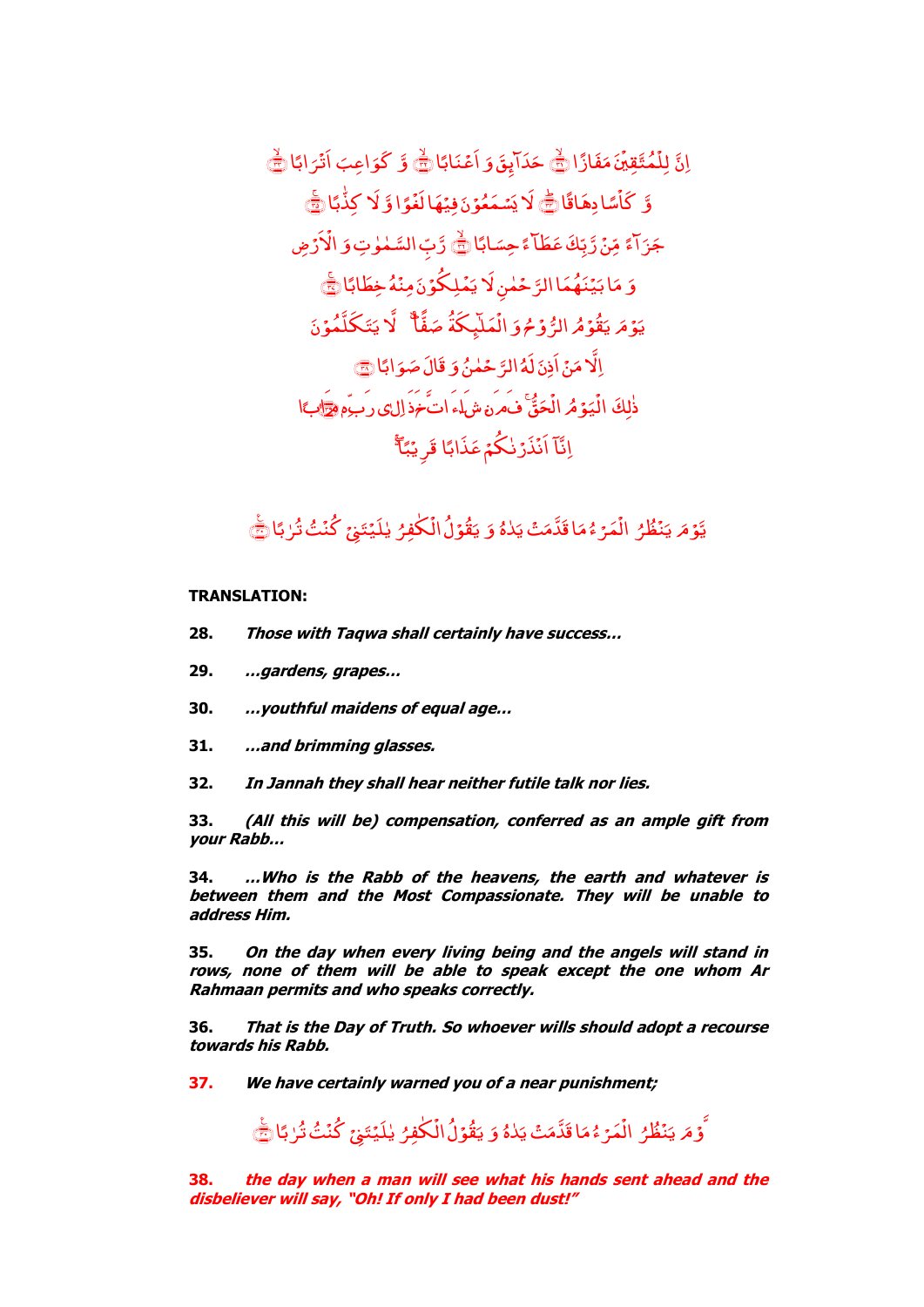After speaking about the terrible plight that the Kuffaar will suffer in the Aakhirah, Allaah discusses the good fortune of those who possess Taqwa. There are various levels of Taqwa. The highest level is abstaining from shirk. Thereafter, there are numerous other levels depending on a person's abstinence from sin. According to these levels, people will enjoy varied levels in Jannah. Allaah says, **"Those with Taqwa shall certainly have success…"** Although the word "mafaaza" is translated as **"success"**, it also refers to a place of success viz. Jannah.

Allaah then recounts the bounties of Jannah which are a manifestation of a person's success. These bounties include **"gardens"**. The Arabic word used here for gardens is "hadaa'iq", which is the plural of "hadeeqa". "Hadeeqa" actually refers to a garden or orchard that is surrounded by four walls. Although grapes are to be found in such orchards like all other fruit, Allaah mentions grapes separately because grapes are a more celebrated fruit than other fruit.

Also among the bounties of Jannah will be **"youthful maidens of equal age"**. Husbands and wives in Jannah will be of the same age so that compatibility will be optimal. Hadhrat Abu Sa'eed Khudri (R.A) narrates from Rasulullaah (sallallaahu-alayhi-wa-sallam) that every person to enter Jannah will be thirty years of age irrespective of their age in this world when they passed away. Thereafter, they will not age.

"Shamaa'il Tirmidhi" reports that an old lady once asked, "O Rasulullaah (sallallaahu-alayhi-wa-sallam). Pray that Allaah enters me into Jannah." The Prophet (sallallaahu-alayhi-wa-sallam) said to her, "Old women will not enter Jannah." Hearing this the old woman left weeping. Rasulullaah (sallallaahu-alayhi-wa-sallam) sent someone after her with the message that she will not be old when she enters Jannah. She will be transformed into a young lady because Allaah states<sup>7</sup>, "Indeed We have created **these damsels very specially. And We have made them all virgins, most beloved and of equal age for the people of the right."** 

Allaah states further that in Jannah people will enjoy **"brimming glasses"**. This verse does not contradict verse 16 of Surah Dahar (Surah 76) where Allaah says that **"those filling** (the glasses) **will fill by an appropriate measure."** There is no contradiction because those people who desire to have their glasses brimming over will have their desire.

**"In Jannah they shall hear neither futile talk nor lies."** Not only will the people of Jannah not speak lies and hold useless discussions, they will not even hear this from others. Allaah continues, **"(All this will be) compensation** (for their good deeds)**, conferred as an ample gift from your Rabb"**. Whatever the people of Jannah receive will be much more than everything they desire. There will be nothing left to be desired.

Whatever the people of Jannah receive will be from Allaah, **"Who is the Rabb of the heavens, the earth and whatever is between them and the Most Compassionate. They will be unable to address Him."** The author of "Ruhul Ma'aani" interprets the verse to mean that the people of Jahannam will be unable to request respite and the people of Jannah will be unable to ask for more without His permission.

**"On the day when every living being and the angels will stand in rows, none of them will be able to speak except the one whom Ar Rahmaan permits and who speaks correctly."** Whoever wants to speak will not be able to speak. Only those whom Allaah knows will speak correctly will be granted permission to speak. Such people include those who will intercede on behalf of others. Referring to the angels, Allaah

 $<sup>7</sup>$  Surah Waaqi'ah (56), verses 35-38.</sup>